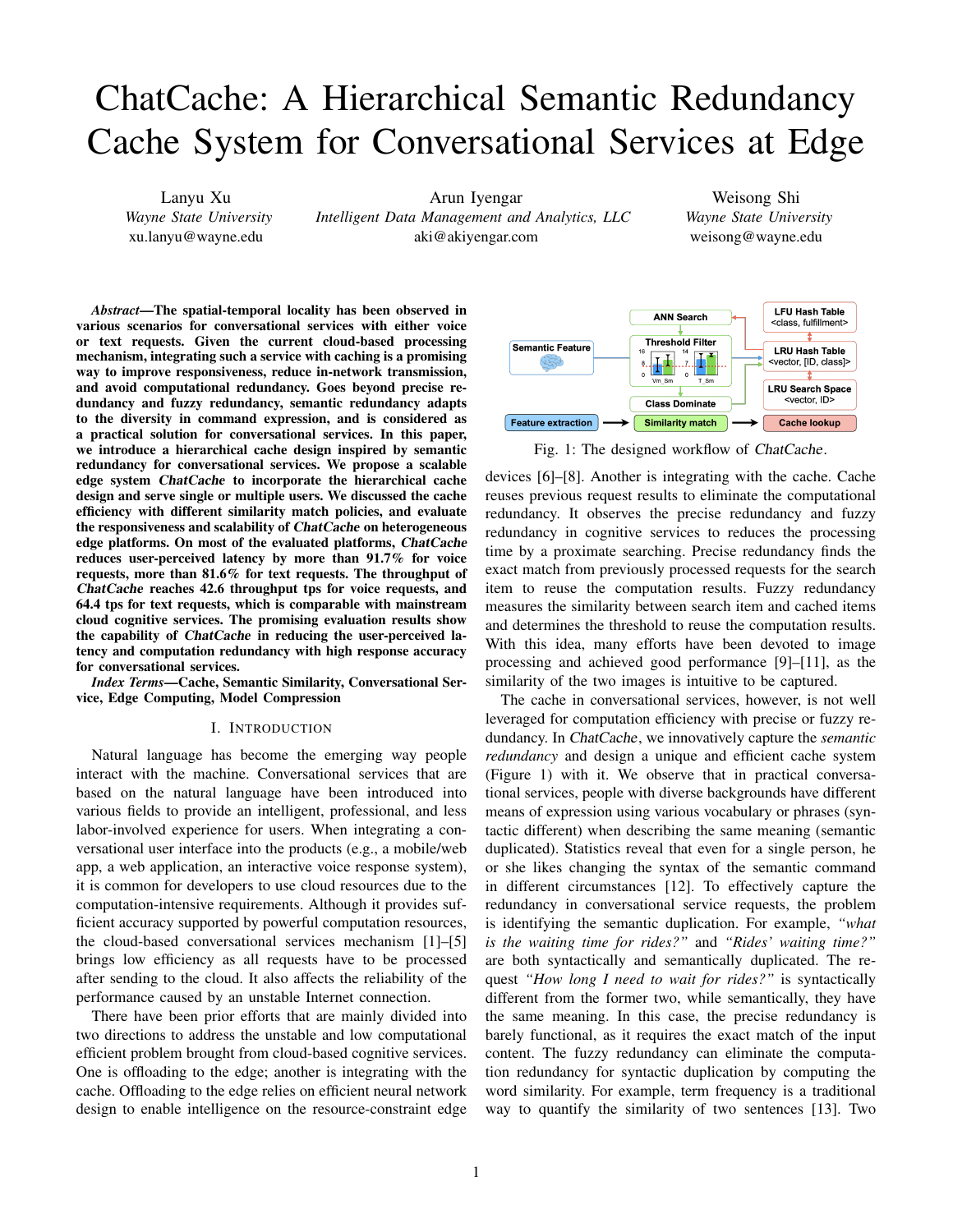sentences are close to each other in the vector space if the composed words' frequency is similar. However, it focuses on the word similarity while omits the semantic meaning. Above mentioned three semantic duplicated statements belong to the blue bar in Figure 2(b), while the redundancy measurements have a considerable overlap with the green bar (statements with different semantic meanings), resulting in a high falsepositive rate. For voice requests, the situation is more complex as syntactic duplication is getting harder to be captured, not to mention semantic duplication. Usually, Mel-Frequency Cepstral Coefficients (MFCC) captures the voice feature, and fuzzy redundancy compares the distance of vectors [10]. However, this mechanism only works when the same statement is delivered by the same voice  $(V_s S_s$  in Figure 2(a)). If the same command is issued by multiple speakers  $(V_m S_s)$  in Figure 2(a)), it is hard to distinguish whether fuzzy redundancy exists. Never to mention when the two commands are only semantically duplicated. For example, two voice commands: "louder, please" and "turn sound up," both are requesting the smart speaker increases the volume, while the acoustic feature-based fuzzy redundancy cannot capture this duplication  $(V_m S_m$  in Figure 2(a)).

ChatCache is distinguished from previous work on two aspects. First, as a caching system, it innovatively captures the semantic redundancy by introducing an intelligent feature extraction module. Second, it is appliable for both voice and text requests, while previous work cannot efficiently cover both situations. Figure 1 presents the basic workflow of Chat-Cache. It maintains a hierarchical cache design, consisting of one least recent used (LRU) searching space  $S$ , one LRU hash table  $H_1$ , and one least frequently used (LFU) hash table  $H_2$ .  $S, H_1, H_2$  are synchronized with read-with-write consistency. ChatCache takes a modularized design for main functions: feature extraction, similarity match, and cache lookup. For each request, ChatCache first evokes an intelligent model to extract its semantic feature. With the extracted feature Chat-Cache then looks up  $H_1$  for an exact match and determines to start a similarity match if no exact match is found. To search quickly and accurately, we propose t-HNSW built on top of hierarchical navigable small world (HNSW) [14] to accelerate the indexing and searching to find the dominant semantic class in approximate k nearest neighbors (ANN). If the dominant class is determined, ChatCache looks up  $H_2$  to obtain the class's fulfillment, and updates  $S, H_1$  to synchronize the hierarchical cache. If no dominant class is found, ChatCache will forward the request to the computation unit for processing. Leverages the spatial-temporal locality, ChatCache is flexible to serve a single client or multiple clients to share the computation results with a well-designed caching system. We compress the intelligent model with knowledge distillation technology for efficient system implementation and enable running on resource-constrained edge platforms.

We summarize the contribution of this paper as follows.

• We analyze the semantic distance of requests in conversational services and reveal the drawback of using fuzzy redundancy in such cache systems. Instead, we find semantic redundancy is a potential solution for an efficient cache design.

- We propose ChatCache, a unique cache design to capture semantic redundancy for conversational services and modularize its functionalities with the general usage purpose for both voice and text request scenarios.
- We deploy ChatCache on heterogenous edge platforms and demonstrate its promising performances. With a flexible design to different usage scenarios, ChatCache can reduce user-perceived latency by at least 81.6% and 91.7% for text and voice requests, respectively, with a high precision rate and high throughput.

The remainder of this paper is organized as follows. Section II discusses the semantic redundancy in conversational services. Section III explains the semantic reuse approach in ChatCache for. Section IV introduces the design of Chat-Cache, followed by the implementation in Section V. Section VI evaluates the performance of ChatCache. Section VII reviews the related work. The paper concludes in Section VIII.

#### II. MOTIVATION

#### *A. Status-quo and motivating scenarios*

The workflow of a typical cloud cognitive service has three steps: (a) the client transmits the voice command transmitted to the cloud, (b) the cloud-based intelligent model recognizes and parses the received voice command, (c) the service executes the cloud fulfillments and sends the response to the client. This integrated workflow design limits the flexibility and reliability of the cloud-based cognitive service, especially when the cloud or the network is unstable or unreachable. Moreover, due to the spatial-temporal locality widely in the cognitive service, it is inefficient for the cloud to compute all these requests.

There are some typical scenarios where the spatial-temporal locality exists. One example is the smart home, where the smart speaker is used to control the home automation. Statistics [12] show that the voice commands are short in length, limit in topics, active in a certain period. We can design a caching system in the smart home to provide more efficient, stable service with privacy to users. The second example is the self-driving cars, where voice is the primary interaction interface between the driver and the vehicle. When the driver requests the nearby traffic information from the navigation system, instead of uploading and parsing all the requests to the cloud for the entire processing, the road site unit can maintain a caching system, and share the traffic information across vehicles, improve the computation efficiency. Such a caching system can be leveraged for many types of voice assistant services as well.

There are three main challenges to designing an edgebased caching system for conversational services. First, conversational service is computation-intensive. It is hard for the edge nodes to process the powerful off-the-shelf model directly, as the edge infrastructures are usually less powerful than the cloud. Second, the semantic features (introduce in Section II-C) extracted from the requests are high-dimensional vectors, how to store and correctly classify these vectors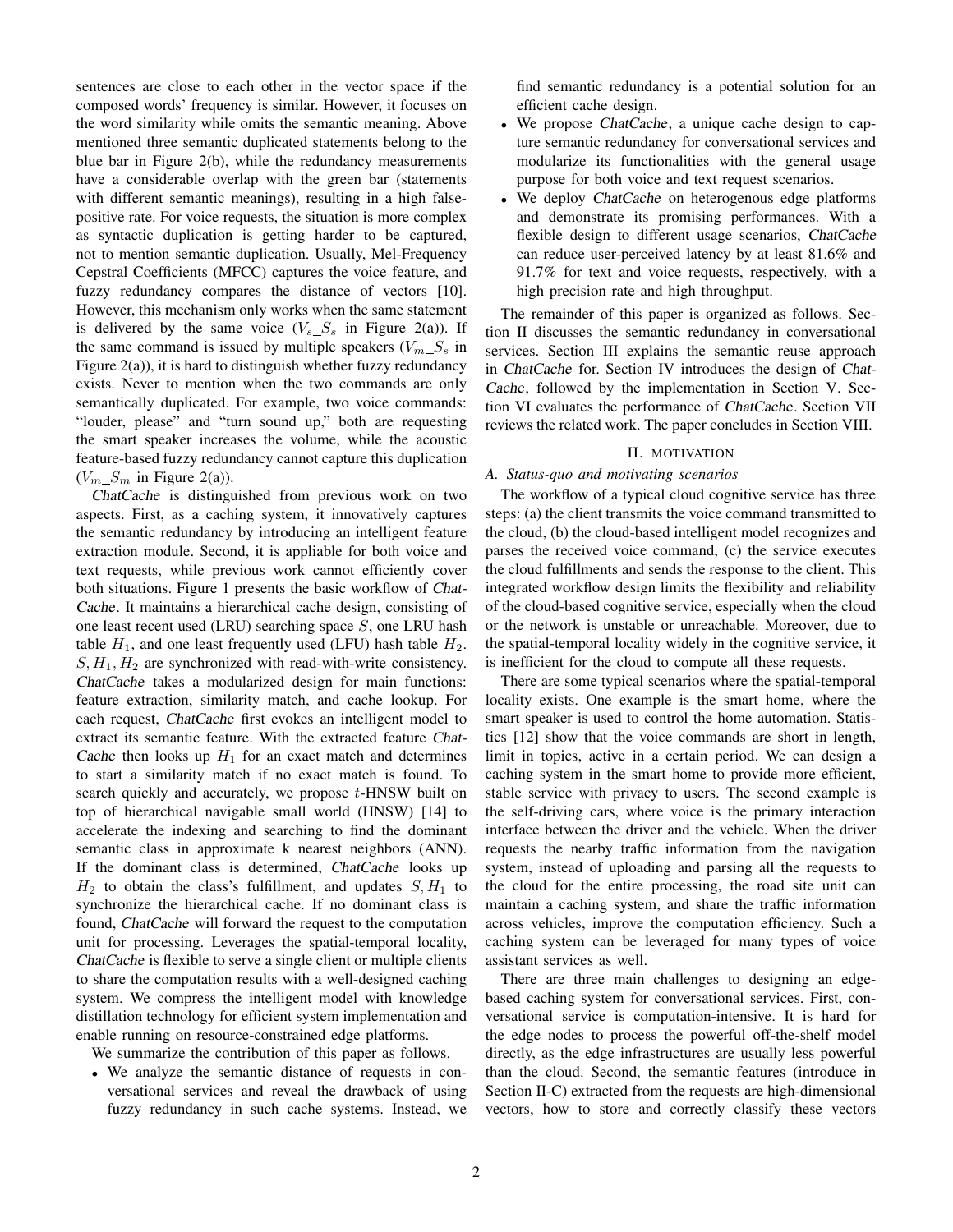is another concern. With the high-dimensional vectors and different semantic classes, the third challenge is how to design an efficient cache lookup solution. To address these challenges, we discuss the light-weighted model design and dominant class selection in Section III, and introduce the hierarchical cache design in Section IV.

## *B. Redundancy in cognitive services*

Precise redundancy and fuzzy redundancy have been discussed in the caching system for different services, such as web services and cognitive services. Precise redundancy finds the exact match from previously processed requests to reuse the computation results. One example is function cache [15], which caches the function results for the same input arguments to reuse. Precise redundancy functions well when the two language commands are the same.

Given two similar inputs in cognitive service, fuzzy redundancy considers the input similarity and determines the threshold to reuse the previously computation results. In practical, fuzzy redundancy is more reasonable, especially in cognitiverelated services, such as recommendation system [16], [17] and machine learning training and inference [18], [19]. The similarity observed by fuzzy redundancy focuses on the superficial about the contextual similarity of the inputs. For example, suppose the two pictures contain the same object but shoot from different views, or the two voice commands are issuing the same command. In that case, they can be represented with corresponding features with a general solution. A distance function computes the similarity between the input features, and previous results will be reused if fuzzy redundancy exists. However, generic feature representations, such as SIFT for images [20], word2vec for text, and MFCC for audio [21], are able to extract the fuzzy similarity while failing to capture the semantic redundancy.

In the above three scenarios, model inference will be computed repeatedly when receiving the input language data with semantic redundancy. Semantic redundancy is determined by the intrinsic of language. Exposed to diverse backgrounds, users have different expressions, vocabulary, and grammar when describing the same intention.

#### *C. Feature Distance in Redundancy*

To quantitatively present the difference between fuzzy redundancy and semantic redundancy, we compute the feature distance. First, we extract features from the text and audio data to map the unstructured data to the vector space. For fuzzy redundancy, we use CounterVector [22] on text, *MFCC* on audio. For semantic redundancy, we take the output from the first layer of deep learning models. For text, we use a pretrained DistilBERT model [23]; for audio, we use a spoken language understanding (SLU) model [24]. Then, we compute the similarity for extracted features with L2 distance. The reason we use L2 distance is that it captures the magnitude information of features in the vector space. In contrast, cosine distance, another widely used method, only computes the angle between vectors.

Figure 2 considers five scenarios based on the dataset *Fluent Speech Commands* (*FSC* in Section VI): (a)  $V_s S_s$ :



Fig. 2: The performance of distinguishing statements with fuzzy redundancy  $((a)(b))$ , and semantic redundancy  $((c)(d))$ . The similarity of statements is quantized as the L2 distance by each approach. Voice V, text  $T$ , statement  $S$ , same expression  $s$ , multiple expressions  $m$ . Inner class means the statements are semantically duplicate. Outer class means the statements are semantically different. The red line on (c)(d) shows that semantic redundancy can distinguish statements.

the same voice (*i.e.,* same speaker) with the same statement in each semantic class, (b)  $V_s S_m$ : the same voice with multiple statements, (c)  $V_{m}\_S$ : multiple voices with the same statement in each semantic class, (d)  $V_{m}\_S_m$ : multiple voices with multiple statements, and (e)  $T\_S_m$ : multiple statements in the text. The same statement only applies to the same semantic class. The blue bar shows the average distance of statements within each semantic class; the green bar shows the average distance between different classes. Error bar marks the redundancy measurements range in each scenario. In fuzzy redundancy (Figure 2(a), 2(b)), the difference between feature distances of inner- and outer-classes are not distinguished well, especially for voice data input. MFCC captures the acoustic features from voice data; thus, the  $V_s S_s$  (blue bar) shows no variance. However, when different speakers say the same statement, MFCC fails to capture the similarity well (in scenario  $V_{m_1}S_s$ ). In more practical scenarios, when the same speaker or different speakers express the same semantic meaning with different statements (scenario  $V_{s_1}S_m$ ,  $V_{m_1}S_m$ ), fuzzy redundancy cannot distinguish either. The reason behind this is, different speakers have different voiceprints, and the same speaker can have different statements to issue the same intent. As a result, fuzzy redundancy turns out to be restricted for natural-language-based cognitive services in practice. In contrast, semantic redundancy (Figure 2(c), 2(d)) captures semantic features and distinguishes semantic classes well. The minimum inter-class distance is notably higher than the minimum, or even the average intra-class distance. In other words, we can always find a distance value to differentiate between semantic classes in different scenarios. Therefore for natural-language-based cognitive services, especially those taking voice command as input, semantic redundancy, rather than fuzzy redundancy, is a more practical solution when designing the caching system for computation reuse purposes.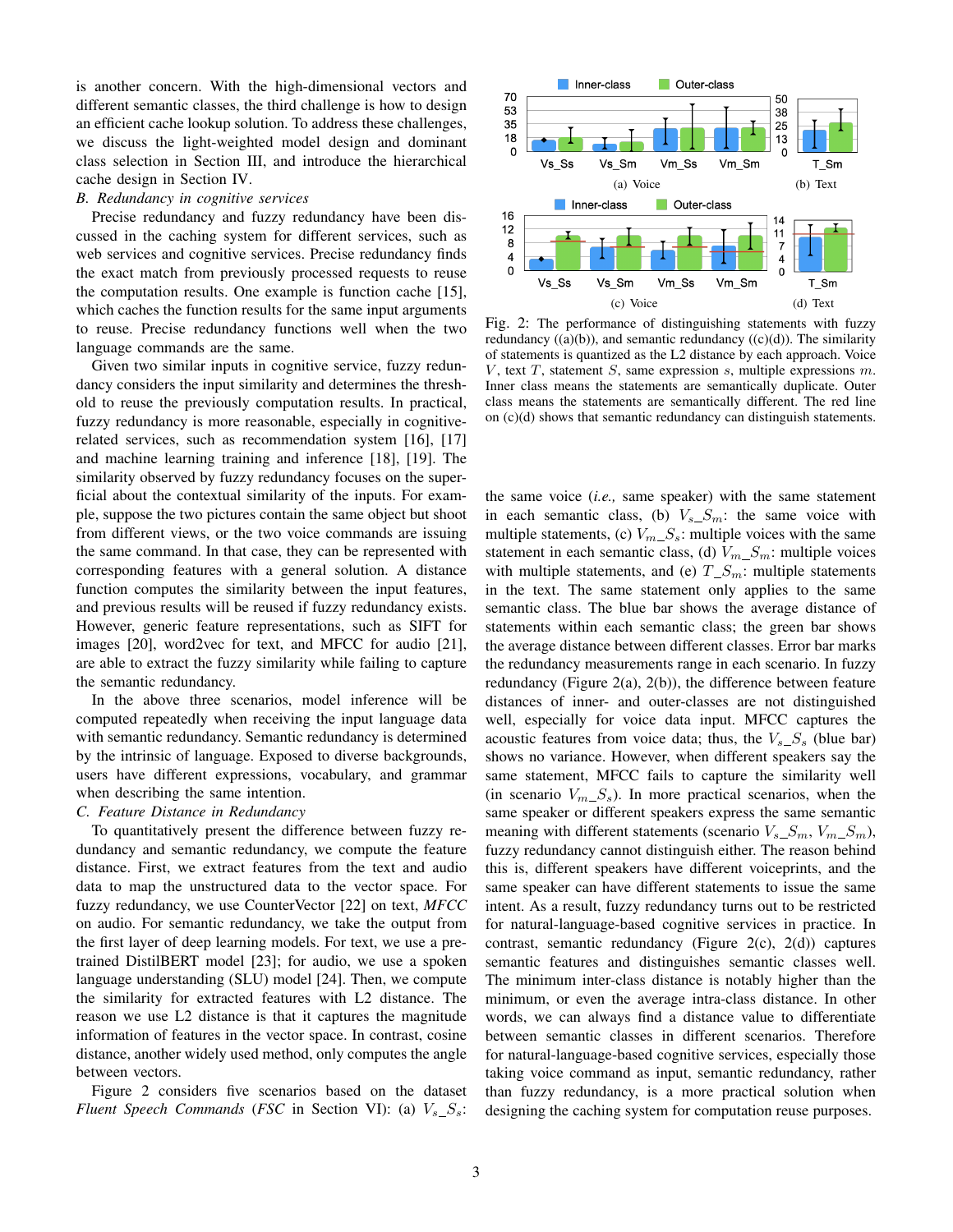TABLE I: Time and space cost of understanding models.

|                      | Model size (MB) | Inference (ms) | $Cloud$ (ms) |
|----------------------|-----------------|----------------|--------------|
| <b>SLU</b>           | 15.9            | 737.0          | 1681.5       |
| NLU<br>Distilled NLU | 438.1<br>123.8  | 34.9<br>17.9   | 206.0        |

#### III. SEMANTIC SIMILARITY

# *A. Semantic feature extraction*

Figure 2 has shown the results when extracting features in semantic redundancy. Different from fuzzy redundancy, where the traditional feature extraction methods work, semantic redundancy requires the model to understand the meaning of the input data and capture the semantic feature. For voice data, the understanding model for spoken language has two ways. Conventionally, a two-step mechanism is adopted: automatic speech recognition (ASR) first recognizes audio to text, natural language understanding (NLU) then extracts the feature to compute the similarity. Another mechanism is more intuitive: an end-to-end SLU model extracts the semantic feature from audio. With either method, the qualified model should eliminate the impact of different speakers and capture the semantic information. Similarly, for text data, a qualified NLU model captures the semantic information.

To deploy the understanding model on resource-constrained edge devices, storage and computation cost are a big concern. Besides, at the critical path, semantic feature extraction requires a short response time. Table I lists the time and space cost for running the SLU and NLU models discussed in Section II. Both of the models run with an Intel Fog Reference Design (Table III). As a benchmark, we evaluate the same understanding process's responsiveness when the request is sent to the cloud. The comparison shows that deploying an understanding model for either voice or text request is computationally expensive, and brings significant overhead if the computation reuse is not applied.

To efficiently deploy ChatCache, we compress the understanding model. There have been many different model compression technologies, such as pruning [25], quantization [26], knowledge distillation [27], *etc.*. From Table I we observe that the SLU model is small in model size while complex in model inference, revealing its compact and informative network structure. Unlike pruning or quantization, knowledge distillation is not restricted by the model structure or the system architecture [28]. It also requires low training efforts comparing to other compression methods [29]. It imitates the teacher and students' roles by distilling the pre-trained huge model (i.e., the teacher model) to transfer knowledge to train a model with a much smaller size (i.e., the student model). During the training process, a distillation temperature  $T$  controls the probability distribution's smoothness over classes. Section V discusses the compression efficiency of the compact and informative SLU model with knowledge distillation.

# *B. Semantic similarity search algorithm*

Given the semantic duplicated features are significantly closer to each other in the vector space, ChatCache conceives semantic reuse happens when the request has neighbors

with enough close distance. Similar searching can be quite expensive regarding feature encoding and searching [30]. To have a scalable and efficient search, k-nearest neighbor (k-NN) searching is a widely used approach. By defining a distance function, k-NN finds the k elements with the shortest distance to the given object. The semantic features are high in dimension and will result in k-NN ends in the curse of dimensionality. To effectively address the curse of dimensionality problem with a tradeoff between accuracy and speed, HNSW [14] has been proposed. But it can not be used for semantic redundancy directly because the returned ANN items contains one or more classes. To identify the dominant class for the search key given ANN, we propose  $t$ -HNSW (Algorithm 1) to (1) produce a weighted distance of each class, and (2) find the dominant class.

t-HNSW builds the search index space with HNSW, which combines the idea of the graph and skip-table and stores the indexes with a layered architecture. The created index space can be serialized to store in the system and deserialize for a warm start. For the search key, if there is no exact match found in  $H_1$ ,  $t$ -HNSW first added the key to the index space, and start searching from the bottom level to find the  $K-NN$  for the search key. The returned  $K$  NN reflects the number of items close to the search key. To further identify the neighbors with close semantic meaning,  $t$ -HNSW filters  $K'$  candidate from K with a distance threshold  $D$ . D represents the distance that can distinguish similar from dissimilar with high confidence. We set the value of  $D$  from the empirical study and discussed it in Section VI.

Given the filtered  $k$  items belong to  $C$  classes (Algorithm 1) line 1), the goal of t-HNSW is to find the correct class that the search key belongs to.  $t$ -HNSW classifies  $K'$  items by semantic classes to form two sets: one is the distance set  $A$ , recording the distance between the search key and each neighbor in class  $c_i$ ; another is the counting set  $B$ , recording the number of items in each class (line 2-3). t-HNSW computes the weighted  $\sum A_i$  is the sum average of items in  $A_i$ . It is added by 1 to distance  $W$  between the search key to each class (line 4). avoid invalid before the logarithmic operation. The logarithm magnifies the marginal effect. Therefore, the closer distance class weighted more. Finally, line 5 identifies the dominant class that has the shortest distance. In a high dimension vector space, inspired by cosine similarity, we convert the comparison of distance to the comparison of intersection angles between the search key to classes. Therefore, the class has the shortest distance is the one has the maximum cosine value with the search key.

#### IV. ChatCache DESIGN

To reuse the semantic redundancy and accelerate the request handling for conversational services, ChatCache performs as the middleware locating at the critical path between the enduser and the cloud service. It is adaptive to different end-user scales: it can be deployed for a single user (*e.g.,* the smart speaker in a smart home); or be shared by multiple users (*e.g.,* a roadside unit communicating with moving vehicles). It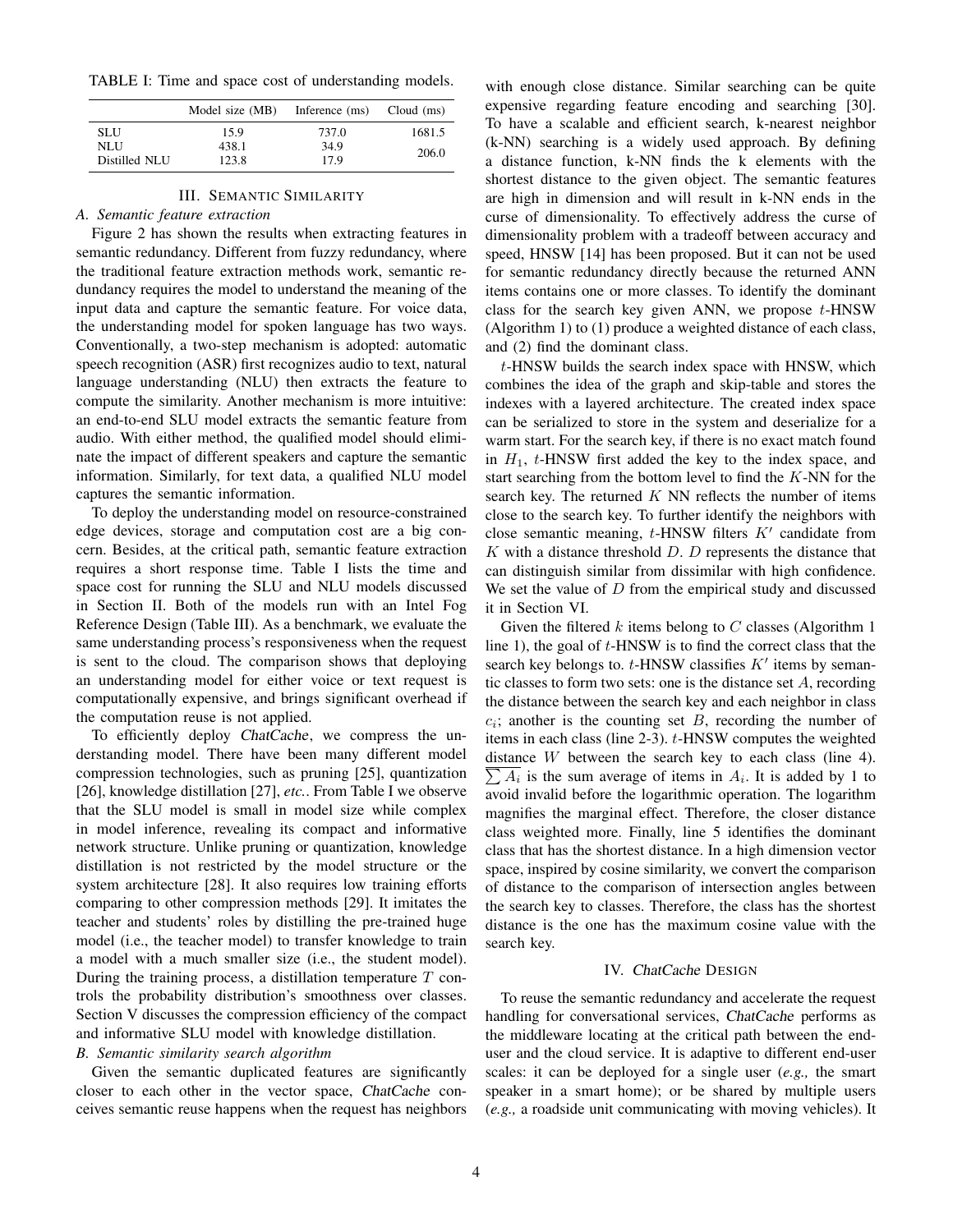



Algorithm 1 The workflow of  $t$ -HNSW

- 1: The semantic class set  $C = \{c_i | i = 1, ..., m\}$ . For  $k \in K'$  has class  $c_k$ ,  $d_k$  distance to the search key.
- 2: Define a distant set  $A_i = \{d_k | c_k = c_i\}, k \in K'.$
- 3: Define a counting set  $B = \{b_i | i = 1, ..., m\}$ , where  $b_i =$  $|\{k|c_k = c_i\}|.$
- 4: Compute the weighted distance for each class  $w_i = \frac{b_i}{\log(\sum A_i + 1)}$ , where  $b_i \in B$ .
- 5: Find dominant class max  $\frac{w_i}{||W||^2}$ , where  $w_i \in W$ .

is worth mentioning that we propose ChatCache as a general approach regardless of where the cache resides. In other words, the semantic similarity techniques are of value whether the cache resides on the client, server, or edge within the network. In the status-quo approach, requests are sent directly to the cloud to understand the meaning behind the audio, followed by the designed fulfillment, and then the processed response is sent back. For example, the *turn light on* command receives the device control syntax to trigger the connected light off through the control layer; the *tell me the history of this sculpture* command receives the detailed explanation that is prepared for the sculpture. The current cloud service providers process all the audio or text commands by first uploading them to the cloud. In other words, no on-device understanding is supported except the hot-word detection to trigger the cloud understanding service. The design of ChatCache is aimed to reduce the transmission path for requests and response, with high accuracy and reusability.

## *A. Overview*

Instead of sent to the cloud directly, commands in Chat-Cache are routing to the edge server first. The edge server is a modularized design containing *feature extraction*, *semantic match* and *cache lookup*. To adapt to different users' scales, we use *ZeroMQ* [31] as the message protocol, and takes the router/dealer pattern. The *frontend* is a router that receives the request from clients, and stores them in a *request queue*. The *backend* is a dealer that assigns requests to launched *workers*. For scalability purposes, sending requests and receiving responses are designed asynchronously. A unique ID is prepended on each request to distinguish them. As an N to 1 schema, *workers* in ChatCache running at different threads to execute the core three modularized functions. *Backend* receives the processed response and sends them back to the clients based on the assigned ID. For each request received by

a *worker*, it will first be stripped from the ID for processing. As the semantic duplication reuse described in Section III, a compressed model extracts semantic feature and generates a feature vector that mapping to a high-dimension space. t-HNSW then searches semantically similar items in an efficient and approximate way, followed by a weighted ranking to filter the dominant class with a predefined threshold. A cache hit request will receive the cached value as the response. A cache miss request will invoke the cloud understanding processing as the status quo approach, and the cloud response will be used to update the cache and prepared to forward to the *backend*. In the end, the *worker* prepends the ID hold for the request and sends the respond back to the *backend*.

## *B. Hierarchical Cache Design*

ChatCache is designed with a hierarchical cache on edge, as shown in Figure 1: an LRU search space  $S$ , an LRU cache  $H_1$  and an LFU cache  $H_2$ . S is the searching space for  $t$ -HNSW to find the nearest neighbors. It stores each item with a unique universal ID. For each search key,  $S$  returns its ANNs in the pair of  $\langle$ ID, distance $\rangle$ , where distance is the L2 distance between the selected item and the search key.  $H_1$  is an extension of S in the form of the hash table. It stores <vector, [ID, class, expire]> for each item, where the semantic class and expire time are recorded.  $H_2$  differs from  $H_1$  and S in the design purpose and eviction policy.  $H_2$ stores <class, [fulfillment, vectors, expire]> in a hash table. Fulfillment records the response to this semantic class from previous cloud processing. The vectors (requested items) have the same semantic meaning map to the same class. For each request, after the feature extraction, ChatCache first looks for an exact match in  $H_1$ . If there is no exact match, the system evokes t-HNSW to start the similarity match.

Now we explain how ChatCache maintains the consistency of the hierarchical cache in different operations.

Add For each request, ChatCache first converts it to the feature vector. If no exact match is found in  $H_1$ , ChatCache will add it to the searching space as the search key for similarity matching. When the request hits the cache (a dominant class is found) with class  $C_i$ , ChatCache adds the search key to  $H_1$ as a pair of <vector, [ID,  $C_i$ , expire]>. Synchronously,  $H_2$ updates  $C_i$  item by adding the search key ID to the value. The frequency of  $C_i$  is updated as well for the eviction policy. If no dominant class is found, the system forwards the request to the cloud for processing and updates the  $H_1, H_2$  after receiving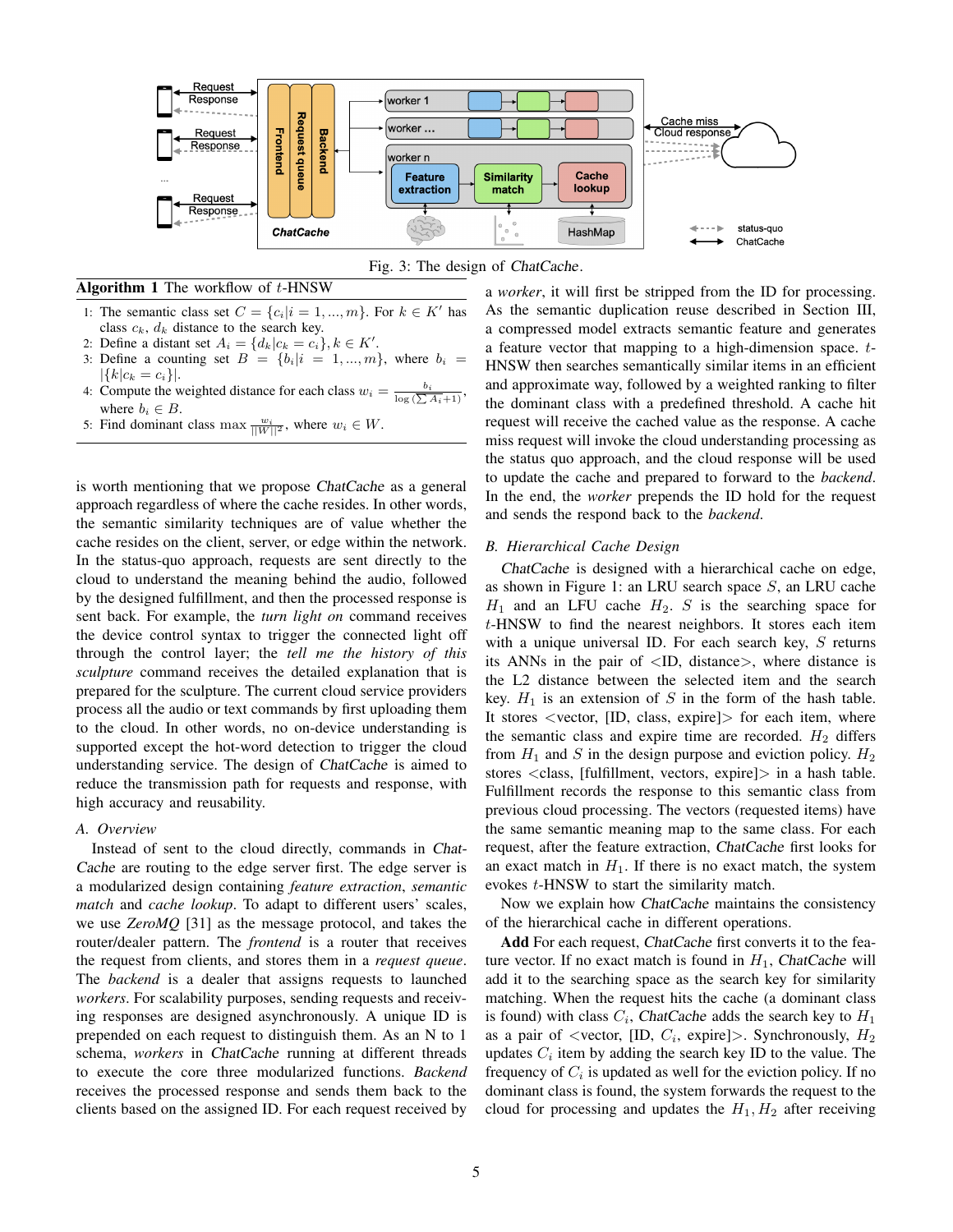the cloud response. Under both circumstances, the system returns the fulfillment of the request to the end-user. Besides, if the matching item in  $H_1, H_2$  is expired, the system will update the item by forwarding the request to the cloud.

Update ChatCache designs a timestamp for each item in H to record the expiration time. When the request  $ID_k \in C_i$ is expired in  $H_1$ , it is marked as a dirty item and ready for an update. If an exact match hits this item, ChatCache calls the cloud understanding service to process the command and update the response for  $C_i$  in  $H_2$ . Then both the expire timestamp in  $H_1$  for  $ID_k$  and  $H_2$  for  $C_i$  are updated. Similarly, when the item  $C_i$  is expired in  $H_2$ , it is marked as a dirty item and update when a new search key hits the cache with the dominant class  $C_i$ . The update of  $C_i$  in  $H_2$  will update the expire timestamp not only for itself, but the corresponding IDs in  $H_1$ . The update in either  $H_1$  or  $H_2$  will not affect S, as the feature vector is not changed.

Delete Designing hierarchical cache with different cache keys, ChatCache adopts two eviction policies.  $H_1$  uses vector as the key, it adopts the LRU eviction policy.  $S$  is a proportion of  $H_1$ , and adopts the same eviction policy to keep consistency. In other words, the item that has been evicted by  $H_1$  is labeled as deleted in S. Items marked as deleted will not be visited later in the item search in  $S$ .  $H_2$  adopts the LFU eviction policy.  $H_2$  maintains a timestamp and an importance score  $(IS_i)$ . The importance score  $IS_i$  is represented by the requested class's frequency. Evicting an item from  $H_2$  is the most costly operation, as the items  $id_k \in C_i$  are required to be evicted from  $H_1$  one by one, and marked as deleted in  $S$ .

The time cost of ChatCache involves creation and item searching. When inserting one element  $e$ , similar to skip list, S takes  $\mathcal{O}(\log n)$  to identify the number of layers to insert  $e$  and find  $e$ 's neighbors. In system creation, for  $n$ elements, S takes  $\mathcal{O}(n \log n)$  in index building.  $H_1, H_2$  both take  $\mathcal{O}(n)$  in warmup initialization. The item searching in S is  $\mathcal{O}(\log n)$ , in  $H_1, H_2$  are  $\mathcal{O}(1)$ . Therefore, the time complexity of ChatCache creation and searching is  $\mathcal{O}(n \log n)$ ,  $\mathcal{O}(\log n)$ .

# *C. Scalable Support for Clients*

ChatCache is designed adaptive to different scales of clients and deployment locations. It can be deployed on the device to serve a single client. The cache is stored on the device, and the data transmission route is unchanged from the device to the cloud service. One thread of *worker* is enough for ChatCache to process requests for a single user. For multiple clients where the cache is sharing among them, ChatCache provides *frontend* and *backend* with asynchronous interface to handle multiple requests. Multiple threads are launched as *workers* to support scalable processing. Searching space S and cache  $H_1$ ,  $H_2$ are global parameters shared by *workers*, and each *worker* maintains their own semantic extraction model.

ChatCache is a general solution for conversational services for input commands with either text or audio format. The semantic matching algorithm t-HNSW works for different usage scenarios with different types of input. ChatCache handles different end-user scales and can be deployed on heterogeneous hardware platforms, from resource-constrained embedded systems to powerful CPU- or GPU-equipped edge machines. The generality of *ChatCache* is discussed in Section VI in terms of the usage scenarios, input format, client scalability, hardware configuration. Besides, ChatCache is a promising solution to serve different intelligence services (*e.g.,* computer vision, virtual reality) where semantic redundancy can be leveraged. The modularized design makes it easy to replace the feature extraction model with other models designed with different target scenarios.

#### V. IMPLEMENTATION

## *A.* ChatCache *Framework*

We implement ChatCache with Python 3, and the intelligent part works in PyTorch 1.4.0. The hierarchical cache system is implemented as an in-process cache. We design an LRU cache  $h_1$  with an OrderedDict in Python, where the LRU eviction policy is supported by order of items. With each put/get operation, the order of items updates by relocating the most recent visited item to the front. When the cache is full of capacity, the item in the tail is evicted. We design an LFU cache  $h_2$  with a dictionary to save the <key, value> pairs, and a set of OrderedDict to group items by their put/get frequency. Each put/get operation updates the visited item's frequency, and the least recent visited item in the least frequency group is evicted when the capacity is full. For data consistency, items evicted in  $h_1$  will be marked as *delete* in S and  $h_2$ . Similarly, the command feature corresponding to the item evicted in  $h_2$ will be evicted in  $h_1$  and S as well. For data persistency, ChatCache serializes the searching space  $S$  and two HashMaps  $h_1$ ,  $h_2$  to save in the file system.

We use ZeroMQ to manage the request queue and balance the workload among *workers*. The communication socket interface of client, *frontend*, *backend*, and *worker* are asynchronous. Each client has a unique UUID that is prepended to the request for *frontend* to distinguish. The UUID will be stripped by the received *worker* for processing, and prepend back before sending the response back to the client. One *worker* takes one thread to process, and ZeroMQ proxy provides load balance to chime the multi-threading *workers*. Each *worker* maintains its own understanding model, while  $S, h<sub>1</sub>, h<sub>2</sub>$  are global parameters sharing among *workers*.

#### *B. Distilled SLU Model*

In general, SLU models have the pre-trained part and a few CNN, RNN, FC layers to compose the end-to-end schema. The pre-trained part contains the phonemes and word information. It takes the audio input with ASR targets, to remove the speaker difference raised by dialect, gender, age, *etc.*, and catch the language pattern. In this work, we inherit from an SLU model [24] for knowledge distillation and ChatCache deployment in audio command scenarios.

The SLU model is quite compact and small. It has only one RNN layer after the pre-trained part. The pre-trained module has a few CNN and RNN layers. Thus, we take a two-step knowledge distillation. We first distill the pre-trained model by downsizing and layer cutting to generate the distilled pre-train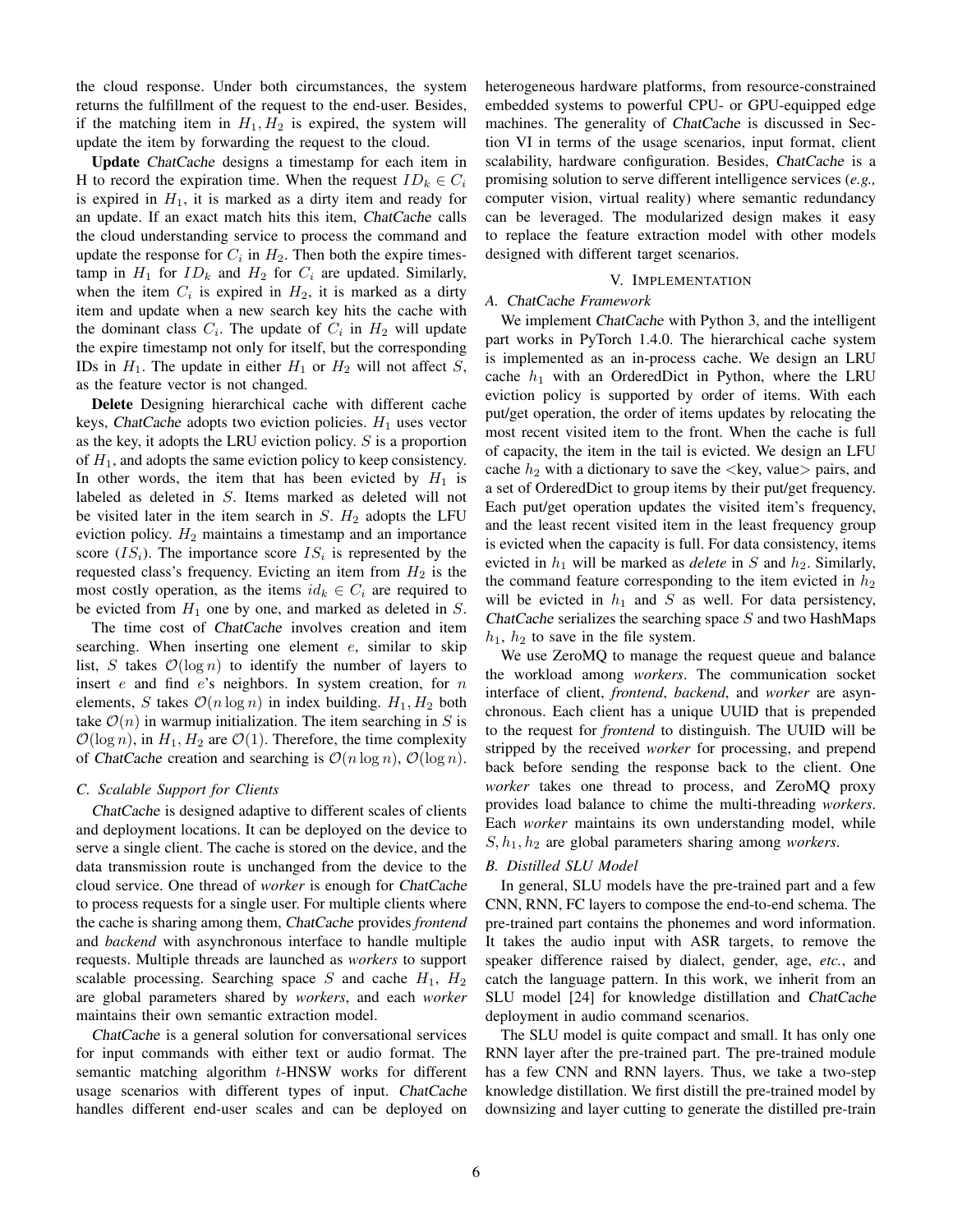TABLE II: Knowledge distillation on SLU model.

|          | Accuracy Compress rate Accelerate rate |      |
|----------|----------------------------------------|------|
| $1.26\%$ | 2.67                                   | 5.07 |

model, and downsize the RNN layer to finish the distillation. We tried temperatures of [1, 2, 5, 10] (bold indicates the best value) and set the cross-entropy weight as 0.5, Table II indicates the performance of distilled model comparing to the original one. Assume the original model has the number of parameters  $A$ , with  $S$  processing time in inference, and distilled model has  $A^*$ ,  $S^*$  respectively. The compress rate is  $A/A^*$ , accelerate rate is  $S/S^*$ . After distillation, the SLU model is more than 5X in processing time, nearly 3X in the memory cost, with a performance drop of less than 1.28%.

# VI. SYSTEM EVALUATION

# *A. Environment Setup*

Dataset Targeted on language understanding services, we evaluate ChatCache on the following two language-oriented datasets, including one text-based, and one audio-based datasets.

The *Quora Similar Question* (*QSQ*) is altered from Quora Question Pairs (*QQP*). *QQP* is one of the benchmark datasets provided in GLUE [32]. The original *QQP* datasets label *1* or *0* to identify if a pair of questions are semantically same or not. We design QSQ based on QQP by grouping similar questions as classes to form a class dataset. As an example, let  $p(i, j)$  represents one pair item with is labeled with 0 or 1. Assume  $p(a, b) = p(a, c) = 1, p(c, d) = 0$ . In *QSQ*, *a*, *b*, *c* are grouped together as class  $C_1$ , and d is in class  $C_2$ . For 363, 871 question pairs in *QQP*, we generate *QSQ* with 60, 460 classes, number of items in each class ranging from 2 to 109.

The *FSC* dataset contains spoken English commands that happen when interacting with a smart home or voice assistant. The dataset is composed of 16kHz single-channel audio files. Each audio file records one single spoken English smart home command, such as home automation on various devices at multiple locations, and task management. There are 97 English speakers, with 30, 043 commands in 31 types with 248 different expressions in total. The different expressions are collected based on human knowledge, and are consistent with the observation that, the voice command usually changes from time to time in the real-world usage [12].

Zipfian distribution The Zipfian curve [33] has been observed in query logs of smart speaker [28], textual web search engines [34], image view website [10]. *FSC* and *QSQ* naturally demonstrate the Zipfian distribution in terms of the number of requests for different semantic classes within the dataset . Therefore, we sample requests randomly by class to generate the request log that for cache warmup and request. The number of requests increases as the number of selected classes increases. Requests within the same type are duplicated in semantic, while differ in speakers and expressions.

*1) Hardware setup:* We use heterogeneous hardware platforms (Table III), including Raspberry Pi (RPI), Intel Fog Reference Node (FRD), Jetson AGX Xavier (Xavier), and a GPU

workstation Gorilla to deploy ChatCache for its generality evaluation. These platforms differ on GPU equipment, CPU architecture, and memory. Compared to the other two costly hardware platforms, RPI is an affordable and suitable edge device to be considered as a gateway for a home environment, which is one of the typical scenarios for ChatCache. FRD and Xavier are viewed as qualified edge servers to serve multiple clients. Gorilla is a powerful workstation with four first raytracing GPUs. The performance of ChatCache to serve a single client is evaluated on all these platforms, and the performance to serve multiple clients is evaluated on FRD.

# *B. Cache Efficiency*

We define cache efficiency as the tradeoff between reusability and accuracy. The reusability is represented by recall, the ratio of the true cache hit to all hit items. It evaluates how many items correctly hit among all correctly distinguished items. Accuracy is represented by precision, the ratio of the true cache hit to expected hit items. It evaluates how many items correctly hit among all hit items. Depending on the cache configuration, there are two threshold policies to select nearest neighbors  $K'$ . One is the dynamic distance threshold; it selects  $K'$  based on the average distance D of K nearest neighbors. In other words, the distance distribution of  $K$  affects the composition of  $K'$ . Another is the strict distance threshold; it only selects distance shorter than a given value  $D$  to form  $K'$ ,  $D$  is not affected by distance distribution in  $K$ . Both dynamic and strict distance threshold policies select the dominant class with the cosine similarity  $\theta$ . We discuss the impact of  $K, D, \theta$ on the cache efficiency in different threshold designs. Figure 4 is the precision with the increasing number of warmup items in the cache, which is 2, 000 of the capacity. Figure 5 is the corresponding reuse rate in each circumstances. We randomly select ten classes from the *FSC* dataset to form the voice input. Items in each of the classes are semantically duplicated, which means they are not exactly the same; they differ from each other in either speakers or sentence expressions. We first warmup the cache system with a certain number of items, then use constant request items to evaluate. The warmup items increase during the evaluation, while the request items keep the same.

*1) Dynamic distance threshold:* Figure 4(a), 4(b) and Figure 5(a), 5(b) show the impact of  $K, \theta$  on precision and recall in the dynamic distance threshold design respectively.

The average distance of all  $K$  nearest neighbors determines the dynamic distance threshold. Therefore, the increasing K contributes to increasing precision (*i.e.,* fewer items are classified mistakenly) and decreasing recall (*i.e.,* more items are considered as cache miss mistakenly) ( $\theta$  fixed to 1.0 in Figure  $4(a)$ ,  $5(a)$ ). When more candidates are involved in calculating the distance threshold, both the distance threshold and the number of items belonging to the true class are increasing. With more reference objects in classification, the search policy becomes more strict, with fewer items are determined as cache hit items. It affects both the correctly and mistakenly hit items. Correctly hit items are more affected as their number is hundreds of times than mistakenly hit items.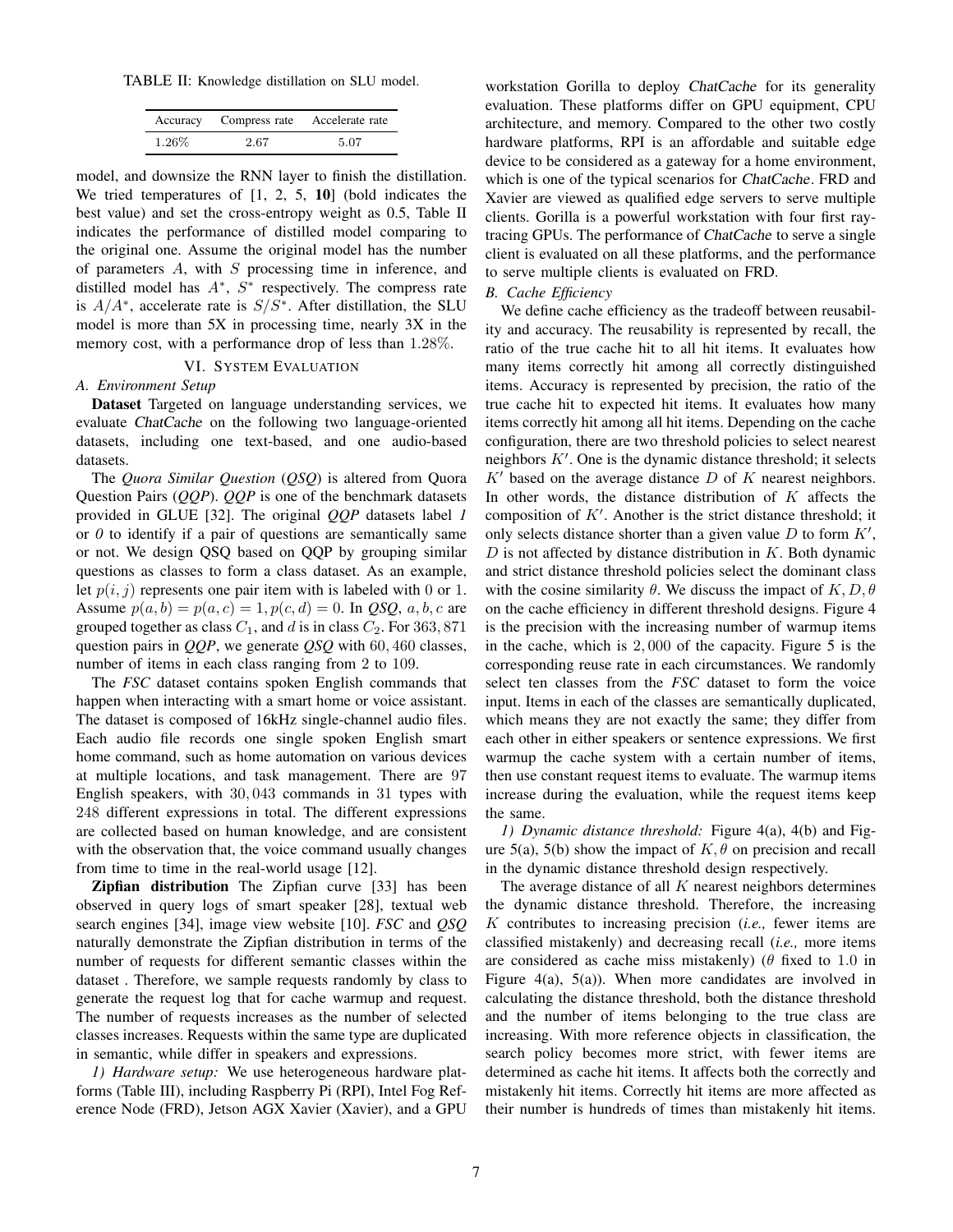



Fig. 5: Recall with increasing warmup items.



Fig. 6: Cache efficiency with different dominant factor  $\theta$ .



Fig. 7: Cache efficiency with static distance D in different scenarios.

With K increasing, the decrease hit numbers and increase miss numbers demonstrate an increase in response accuracy and decrease in reuse rate. This impact on reuse rate is magnified with a small number of warmup items as fewer reference objects are obtained. The effect of  $K$  on precision recedes with  $K$  increasing, while on recall presents a constant performance drop. In the following experiences, if not otherwise specified,  $K$  is set to 15.

Comparing to the effect of  $K$ , response accuracy and reuse rate are more sensitive to the change of  $\theta$  (Figure 4(b), 5(b)). The dominant factor  $\theta$  represents the cosine similarity of the angle between the requested item and the dominant class. A higher value of  $\theta$  denotes a closer angle with a higher probability that the requested item belongs to that class. As  $\theta$  determines the sensitivity that a class is considered as dominator, increasing  $\theta$  brings less cache hit rate, thus brings higher precision and lower recall rate (Figure 6(a)). In general, when  $\theta$  is close to 1.0, the cache keeps high response accuracy and acceptable reuse rate. As one important design goal for a caching system is to keep a low false-positive rate, in the following experiences, if not otherwise specified,  $\theta$  is 1.0.

*2) Strict distance threshold:* Different from the dynamic distance threshold where the number of nearest neighbors determines the candidate classes, from the preliminary experiment in Section II, we observe there existing some strict values that can distinguish inner and outer classes in different conversation scenarios.

Based on our observation from Figure 2(c), 2(d), we distinguish items from different semantic classes according to their Euclidean distance. The threshold value varies based on the different types of input, speakers, and statements. Figure 7 presents the performance when threshold distance varying from 2.8 to 15 in different conversational scenarios. We observe that when setting distance less than 4, cache efficiency benefits from a smaller threshold value in both cases. A closer observation with increasing warmup items in Figure 4(c), 5(c) shows that, too small distance  $(D = 2)$  results in extremely low reuse rate. For generality purposes, we set D as 2.8 in the rest of the experiments.

Given a strict distance threshold, the impact of  $\theta$  on the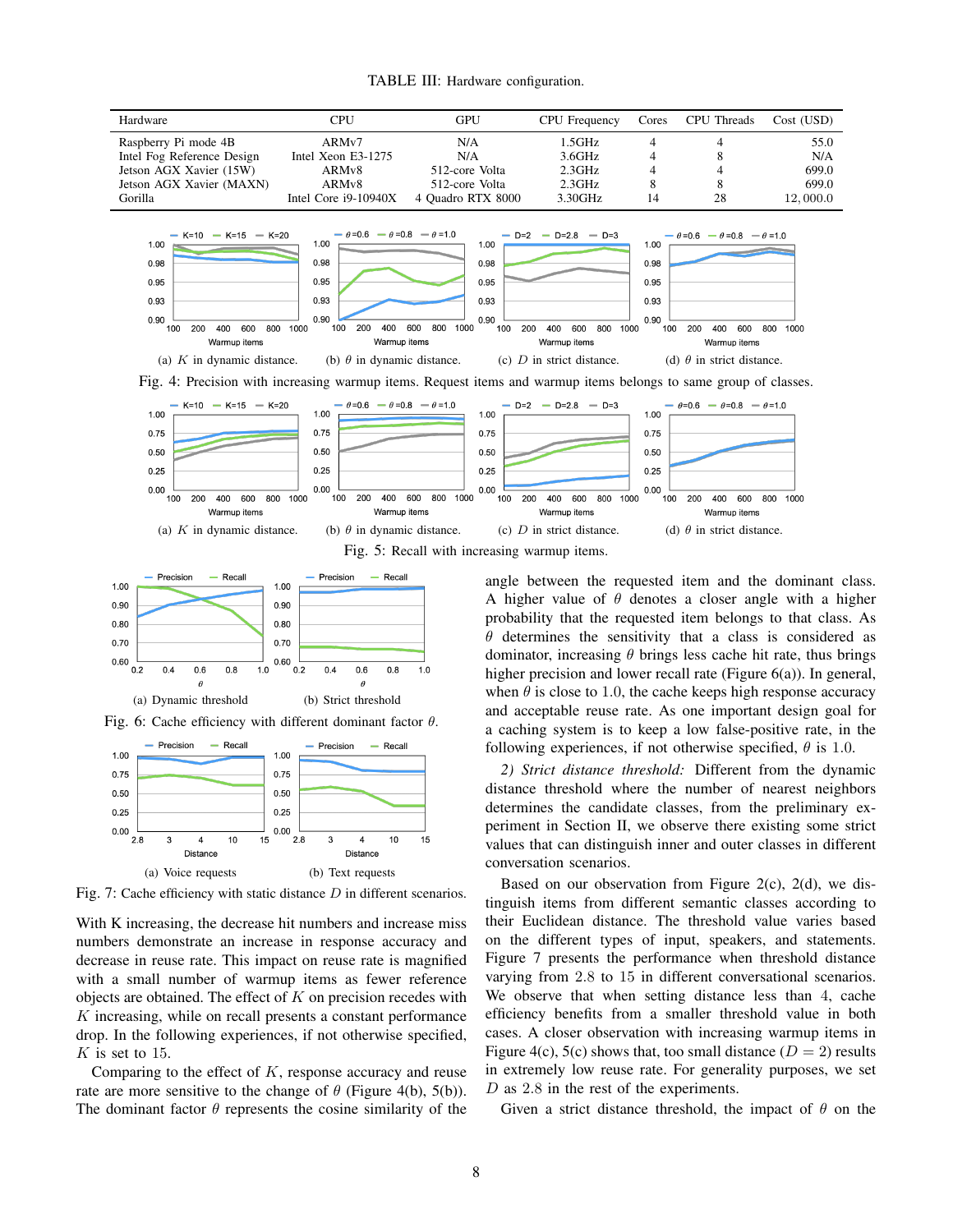result is minimal because the hard distance condition has filtered most of the objects belonging to different classes other than the requested item. More items in the warmup benefit the reuse rate, as more qualified nearest neighbors involving in the dominant class selection.

#### *C. Conversational Scenarios*

The evaluation of the cache efficiency discussed above is evaluated with *FSC* with the distilled SLU model. For the sake of generality, we discuss the conversational scenarios where the text is used as input as well. Text input is another primary interaction approach between the user and chat assistants, especially for mobile or web applications.

For ChatCache to understand text commands, we leverage the DistilBERT model provided by the Hugging Face community [35]. The modularized design of ChatCache makes it convenient to replace the SLU model with different semantic feature extraction models. The only thing need to be modified in ChatCache is the hyperparameter in search space  $S$ , as different understanding model generates features with different dimensions, and ChatCache needs to know the dimension in advance to create the searching space. The output of the pretrained DistilBERT model is the semantic feature.

Figure 8 summarizes the cache performance for voice and text input with different configurations. The cache capacity and warmup items are fixed. Warmup items are randomly selected from 10 semantic classes for voice input and 20 classes for text input. We increase the number of semantic classes that form the requests to observe the response accuracy and reuse rate. Both dynamic (Figure 8(a), 8(c)) and strict distance threshold (Figure 8(b), 8(d)) methods are evaluated.

When the warmup items do not fully cover the semantic classes of requests, the response accuracy significantly drops when a dynamic distance threshold determines the dominant class. The strict distance threshold is a trade-off between reuse rate and response accuracy by maintaining a high precision with an acceptable recall rate. This pattern is general in both voice and text input scenarios. When the request classes are three times the warmup classes, the precision is maintained higher than 90%, with recall higher than 66% in audio and 50% in text. The efficiency of cache is related to the warmup's semantic classes. When the cache warmup items and requests are consistent in semantic classes, a dynamic distance threshold determined by the mean distance of NN can maintain a high value in precision and recall. When the warmup items are a subset of classes of request items, a strict distance threshold decreases the items that are considered as a hit, which effectively reduces the false positive rate while also increasing the false-negative rate. Therefore, for usage scenarios where the semantic classes (*i.e.,* user intents) are limited, such as chat assistant of customer service, ChatCache performs well when warmup with different types and deploy the dynamic distance threshold. On the contrary, for usage scenarios where the user intents are complicated, it is better to deploy ChatCache with a strict distance threshold to keep the high precision rate.

TABLE IV: Responsiveness of ChatCache on edge platforms.

| Scenario    | Platform      | Response (ms) | Improve |
|-------------|---------------|---------------|---------|
| Voice input | Cloud         | 1681.5        |         |
|             | RPI           | 663.1         | 60.6%   |
|             | Xavier (15W)  | 139.3         | 91.7%   |
|             | Xavier (MAXN) | 85.8          | 94.9%   |
|             | <b>FRD</b>    | 30.0          | 98.0%   |
|             | Gorilla       | 36.7          | 97.8%   |
| Text input  | Cloud         | 206.0         |         |
|             | RPI           | 404.4         |         |
|             | Xavier (15W)  | 38.0          | 81.6%   |
|             | Xavier (MAXN) | 29.3          | 85.8%   |
|             | <b>FRD</b>    | 26.3          | 87.2%   |
|             | Gorilla       | 18.1          | 91.2%   |

## *D.* ChatCache *Performance*

*1) Heterogenous edge:* We first investigate ChatCache performance on heterogeneous edge platforms about the responsiveness and compare it with the cloud-based service (Table IV). We measure the end-to-end latency in milliseconds. For the cloud, responsiveness is the time consumed from a client sending a request to receiving the response. For edge platforms, only end-to-end latency of cache hit requests is measures to compute the overhead to deploy ChatCache. We measure the performance of the cloud with Google Dialogflow [1]. It is worth knowing that cloud service providers' responsiveness significantly varies from around 200 to 1,000 milliseconds, and Dialogflow is one of the services providing the fastest processing time.

Responsiveness and achieved improvements are evaluated on both *FSC* (SLU) and *QSQ* (NLU) datasets as two different conversation scenarios. RPI and FRD run the intelligent models on CPU, Xavier and Gorilla employ one GPU on each machine to run the models. Different edge platforms show promising performance for voice-based input by improving the responsiveness by  $60.6\% - 98.0\%$ . For text-based input, Xavier, FRD and Gorilla improves the responsiveness by 81.6%−91.2%. Given that cloud service responsiveness varies from 200 to 1, 000 ms roughly, these platforms potentially have higher improvement when integrated with different service providers. RPI presents its defect in processing text-based input, making it not suitable in this scenario. Even though, for voice-based input, RPI is an affordable solution to deploy ChatCache in a smart home environment.

Although the monetary cost of Gorilla surpasses Xavier and FRD, the performance of ChatCache on Gorilla does not proportionally improve. With significant responsiveness improvement on cache hit items and negligible overhead brought for cache miss items, all three platforms are capable of playing the role of edge server and deploy ChatCache.

*2) System Scalability:* In addition to the cache efficiency and responsiveness, we evaluate the scalability of ChatCache. Targeting on providing a scalable edge caching system for multiple clients, ChatCache is designed with an asynchronous network interface and multi-threading workers. Figure 9 compares ChatCache's throughput with two mainstream cloud cognitive services: Google Dialogflow and Microsoft LUIS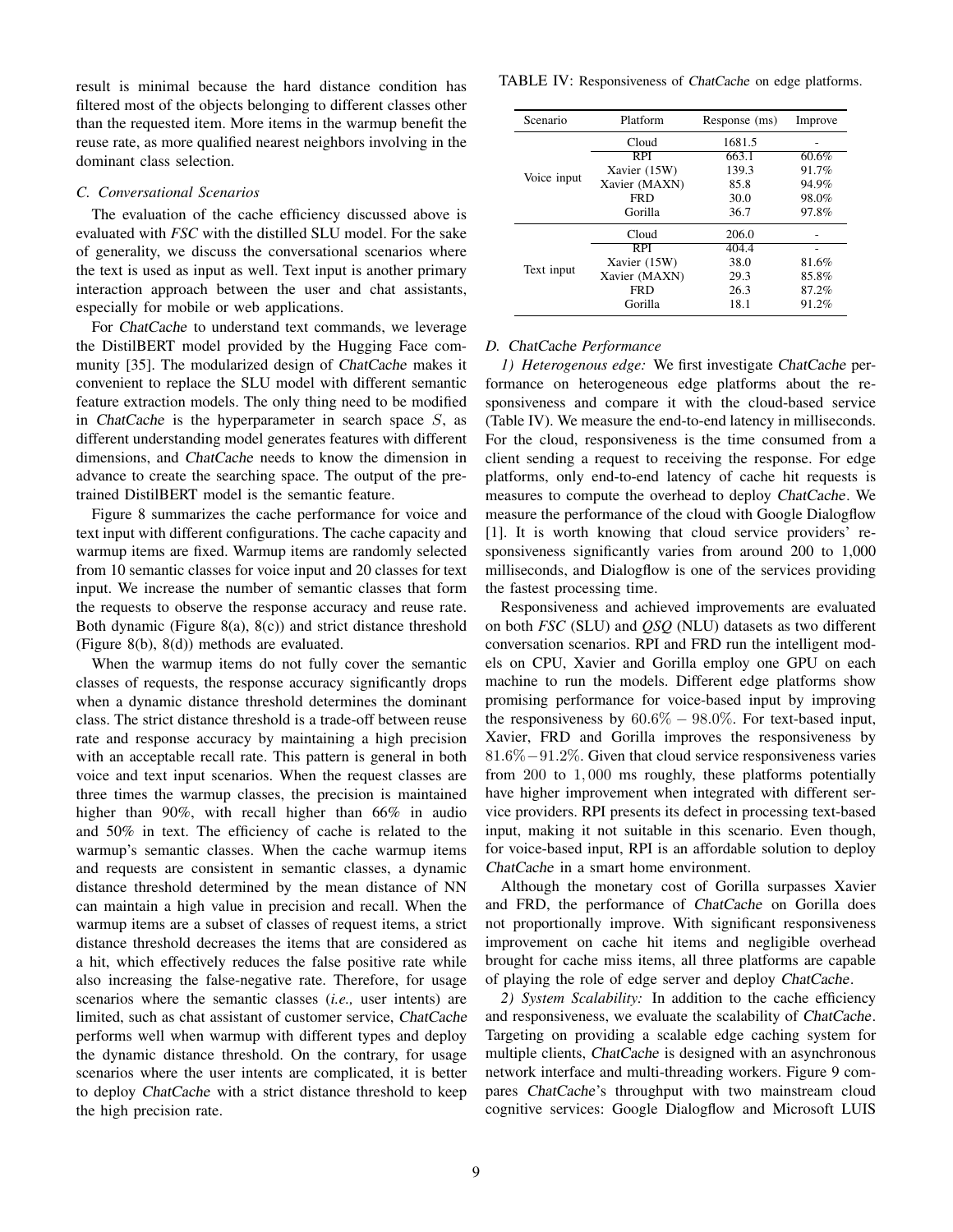

Fig. 8: Cache efficiency with an increasing number of uncached classes. The line is the precision rate, and the block is the recall rate. Warmup with 10 classes  $((a)(b))$ , 20 classes  $((c)(d))$ . The X-axis is the number of semantic classes that requests selected from.



Fig. 9: The throughput of ChatCache comparing to the cloud cognitive service. Dash lines are the quota provided by each service.

[4]. Dialogflow and LUIS are cloud-based natural language understanding services. They provide APIs for developers to integrate with mobile or web applications, accept both audio and text input to understand the request's intent and execute pre-defined functions for fulfillments. The quota limitation on each service provided by their documents is presented in dash lines as a reference. ChatCache is deployed on Intel FRD, as its computation and storage resource is reasonable to be considered as an edge server for scalable deployment in practice. With the number of clients increasing, ChatCache achieves 42.6 transactions per second (tps) for voice input and 64.4 tps for text input. As the throughput and limits of service calls vary among cloud services, ChatCache is comparable to cloud services. With powerful resources (CPU or GPU) available, ChatCache can locate between the client and cloud to realize computation reuse on semantic redundancy items without imposing the bottleneck to the whole system.

The comparable throughput achieved by deploying Chat-Cache demonstrates that with a dedicated caching system designed for semantic redundancy and well-compressed intelligent models, ChatCache does not pose reduced performances on the critical path for conversational services.

## VII. RELATED WORK

With the increase of data volume, sending massive data from the client to the cloud causes unnecessary in-network transmission and heavy workload on the data center, making the service quality not well guaranteed. Caching at the edge significantly reduces the latency, in-network traffic, and data center workload. One typical edge caching application is content delivery networks (CDN) [36]. CDN publishes the content of the website to the geographic area closest to the user's network so that the user can obtain the desired content in the vicinity. Therefore, the user's access is not restricted by limited network bandwidth, extensive user access, and uneven distribution of application sites.

In cognitive services, semantic redundancy is commonly observed in requests, and a similarity searching can satisfy the request [37]. Depending on the similarity of request with the local cached item, the system determines if the request need to be forwarded to the remote server processing. Semantic redundancy has been leveraged for different application scenarios. For image recognition services, Drolia *et al.* propose Cachier [9] minimize latency by inserting a specified cache between the user and the cloud. In the virtual reality game field, Li *et al.* propose MUVR [11] as a framework to serve multiple virtual reality users at the same point of interest by maximizing the utilization of the edge cloud's computation and communication resources. Proactive caching strategy has been studied in the edge computing in terms of minimizing latency for popular computation results [38]. Zhang *et al.* [39] leverages a deep reinforcement learning algorithm to find the proactive caching policy for multi-view 3D videos. In the recommendation system area, Sermpezis *et al.* [16], [17] propose an idea called "Soft cache hits", which partially satisfy the user with related content when local cache miss happens. FoggyCache [10] addresses computation reuse for fuzzy redundancy in contextual recognition for across device collaboration. Falchi *et al.* [40] modifies LRU to work in metric spaces for content-based image retrieval systems. Clipper [15] is an online prediction serving system and maintains a prediction cache for the generic prediction function.

#### VIII. CONCLUSION

In this work, we observe and discuss fuzzy redundancy's insufficiency in addressing duplicate computation in conversational services. We propose ChatCache as a general semantic similarity approach, designing with a hierarchical cache, which functions wherever resides at the client, cloud, or edge within the network. ChatCache is a modularized and scalable system and supported with compressed intelligent models. The evaluation shows that ChatCache is a general and scalable solution as an edge server between the client and cloud to capture semantic redundancy and reuse computation results for conversational services with different input data types and usage scenarios. For most of the evaluated platforms, ChatCache reduces the user-perceived latency by at least 91.7% and 81.6% for audio, text requests. It also demonstrates comparable throughput performance as cloud cognitive service with 42.6 and 64.4 tps for audio and text requests, respectively.